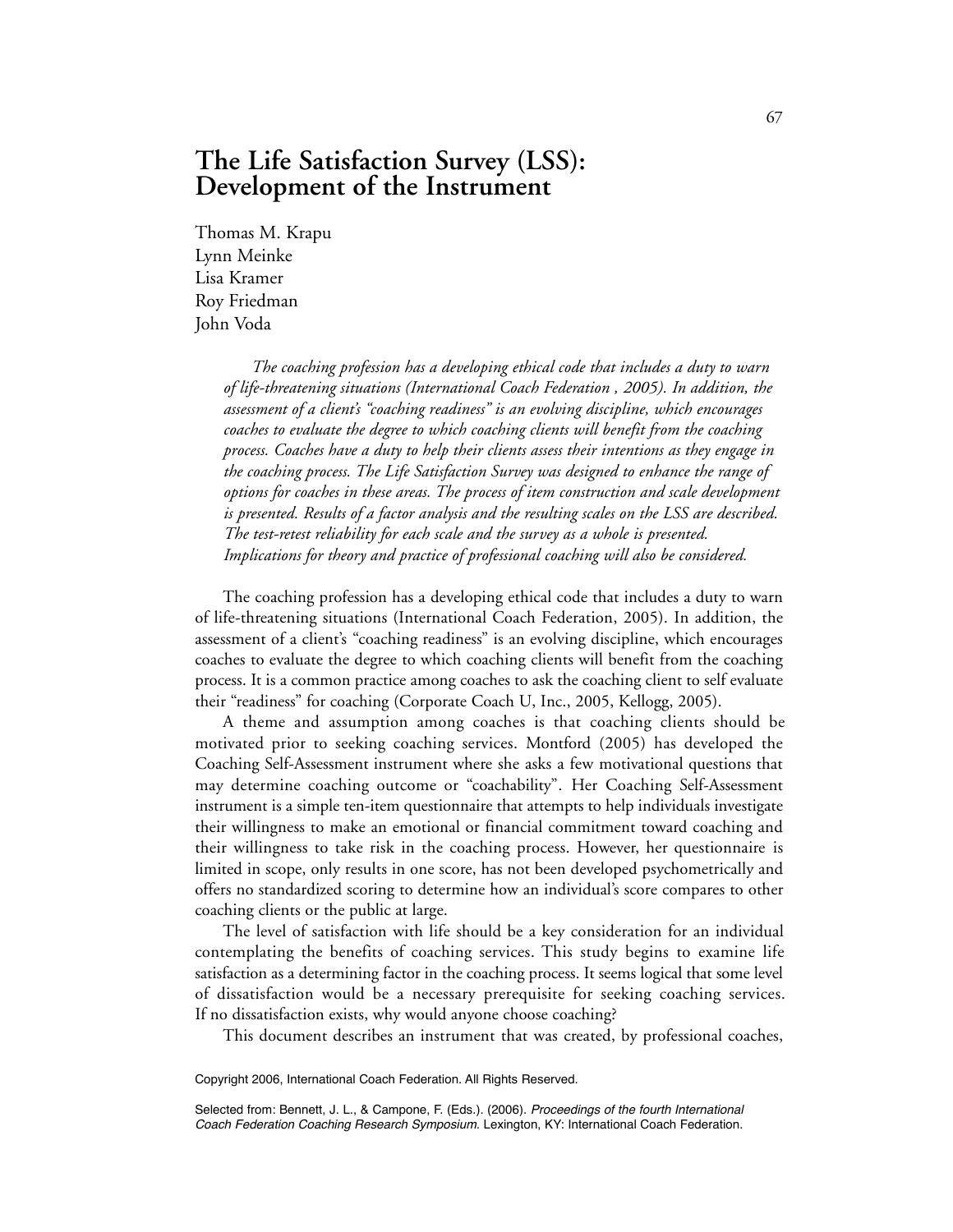based primarily on coaching principles, that aims to accurately measure the level of life satisfaction for an individual. The survey has the potential to: assess initial levels of satisfaction, provide a baseline from which to measure a client's progress, and identify areas on which a client may wish to focus.

#### **Background and Rationale for the Instrument**

Coaches have commonly relied on their own list of informal questions, generated from a multitude of sources, to assist them in ascertaining their clients' level of satisfaction in numerous areas of life; readiness for coaching; strengths; concerns and areas for growth. Additionally, in some cases, answers could suggest that a client may need to be referred to other professionals including: psychotherapists, body workers, nutritionists, health-care professionals or clergy. This ad hoc method of assessment has resulted in very divergent results.

Furthermore, given that skill sets among coaches may vary considerably depending on training, experience and personal capacity to deal with a wide range of human emotions, the outcomes for clients have been varied. Because of this wide qualitative variation, coaching clients have not been served as well as they could be. In some cases clients are being referred to other professionals when they may not need to be or NOT being referred when a referral is warranted.

Since coaching is about assisting clients to realize their own potential, it seemed important to equip coaches and their clients with a standardized system to provide valuable insights to each party. The authors wanted a format that would follow the coaching model of appreciating the wholeness, competence, creativeness and resourcefulness of each client. We also wanted an instrument that would enhance a client's ability to identify areas of life satisfaction, areas for growth and areas that might require outside assistance.

Because coaching is also interdevelopmental (Kilburg, 2002), meaning that by working with clients the coach also grows and develops personally and professionally, the authors wanted an instrument that would give the coach constructive feedback. Hopefully coaches will gain insight into areas in which they have a sense of competence and, of equal importance, areas that might offer an opportunity for expanded personal and professional growth. Ultimately, we wanted an instrument that would provide and maintain safety and support for clients. We also wanted to support the use of supervision and mentoring as a necessary adjunct to the professional development of coaches as they become aware of areas for growth in their coaching.

The authors developed questions that would address each area of a person's life to provide a wide range of information for the client and the coach. Also, the questions are designed to support the ethical guidelines requiring a coach to act if a client might be of harm to self or others. This approach meant that some questions could be seen as provocative. Consequently, clients were instructed that they did not have to answer any question that they believed was too intrusive. However, the fact that a client chose not to answer some questions may actually provide the coach with some insights that could be discussed over time.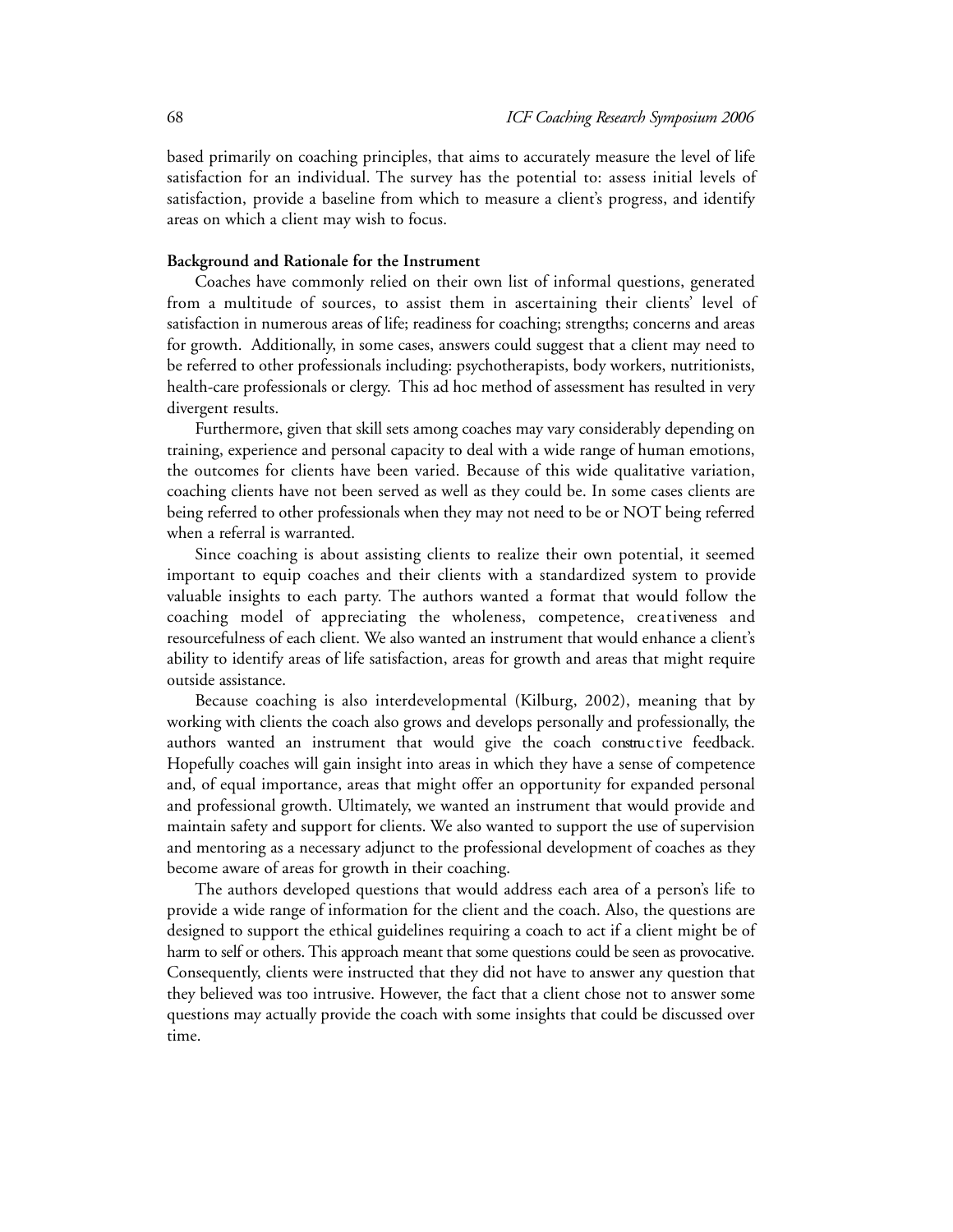Although the Life Satisfaction Survey is not intended to be prescriptive or diagnostic, it was designed to open exploration into any and all areas of a person's life and thus create awareness for the client. By following the coaching model of using deep listening, asking powerful questions, and offering direct communication (International Coach Federation , 1999), the coach would be able to encourage and support the client in exploring all areas of their life including those that were of immediate concern. Furthermore, the coach would provide the client with the opportunity to become aware of areas of strength, areas for growth and areas that might need a referral to another professional. Through the expert use of the coaching process, the clients could actually refer themselves to another professional because they would become aware that doing so would be in the best interest of their growth and achievement of their vision.

# **Method**

#### **Instrument Development**

The development of the instrument began with the authors listing 100 items in a number of content areas. Content areas were selected to cover a wide spectrum of internal and external aspects of life. A five point likert scale was used to enable individuals to rate the degree to which each statement was "like me" (Bernstein, 2006). Content areas included:

- a) Emotions such as: Guilt, Anger, Depression and Hopelessness, and Anxiety
- b) Cognitive Functioning
- c) Decision Making
- d) The Capacity for Pleasure
- e) Movement Toward Goals and
- f) Self Care and Daily Functioning

The 100 items were randomized into a form and titled the Life Satisfaction Survey (LSS) – Beta version. An Internet form was created for people to complete the survey. This Internet form contains three pages (Appendix A):

Page 1: An introduction page to describe the steps needed to complete the survey and to gain an informed consent from the subjects for their participation in the study. This page included links to the ICF website and the specific presentation that resulted in this research.

Page 2: The survey itself

Page 3: And a thank you page that was displayed after a subject completed the survey and submitted their results.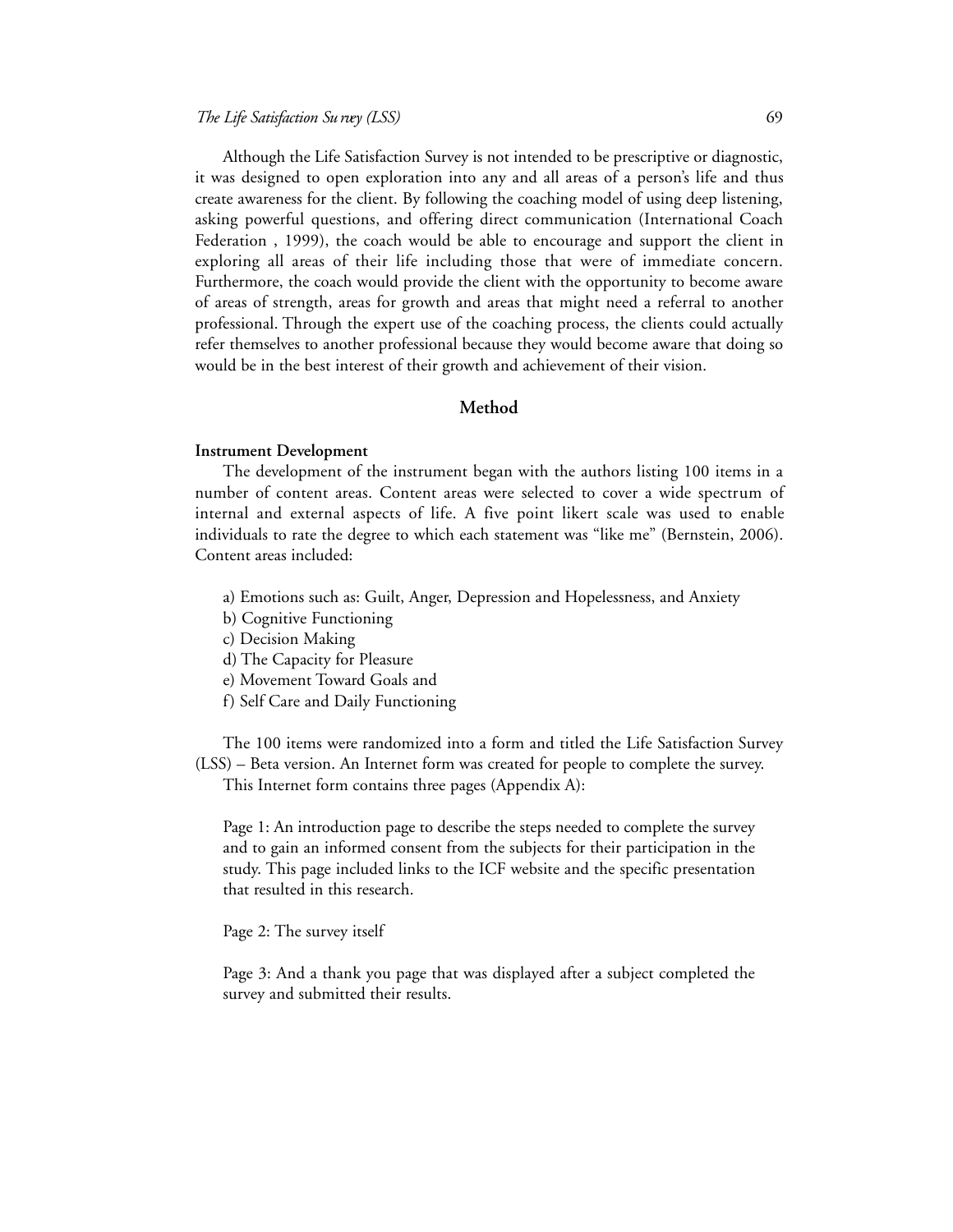#### **Procedures**

Subjects were sought via email among a network of professional coaches, psychotherapists, and the public at large. The researchers sent an initial email requesting participation in this research to professional coaches, coaching email listservs, coaching groups, and individual contacts.

A request was made for people to participate by asking them to complete the survey themselves and recruit other participants to complete the survey from the following groups: coaches, psychotherapists, coaching clients, psychotherapy clients and the general adult (18 and over) population.

The researchers also asked individuals to pass on the request for research subjects to other qualified participants they might know, creating a cascading distribution network. Research subjects themselves were not asked for referrals of other subjects.

A follow up request was made about a month after the initial request. Subjects were given the opportunity to receive the raw scores of their answers provided they were a coach or psychotherapist or if they were working with a coach or psychotherapist and gave consent to the researchers to release their results to their professional coach or therapist. A data collection period was set that ended April 30, 2005.

#### **Subjects**

A total of 286 subjects competed the LSS. The demographics of the subjects included approximately 30% women and 70% men. Regarding marital status the subjects were primarily married individuals (60%), with approximately equal numbers of single (14%) and divorced (16%) individuals.

The age of subjects ranged from nineteen to seventy-nine with an average of forty-eight.

The resulting breakdown of subjects regarding the five groups sought for this study reveals that 39% of the subjects were from the general adult population. The other representative groups were people who identified themselves as professional coaches (35%) and psychotherapists (13%).

|                        | Frequency | Percent | Valid<br>Percent | Cumulative<br>Percent |
|------------------------|-----------|---------|------------------|-----------------------|
| <b>Coaching Client</b> | 14        | 4.9     | 5.0              | 5.0                   |
| <b>Therapy Client</b>  | 3         | 1.0     | 1.1              | 6.0                   |
| <b>General Adult</b>   | 110       | 38.5    | 39.0             | 45.0                  |
| Population             |           |         |                  |                       |
| Coach                  | 99        | 34.6    | 35.1             | 80.1                  |
| Therapist              | 36        | 12.6    | 12.8             | 92.9                  |
| Other                  | 20        | 7.0     | 7.1              | 100.0                 |
| Total                  | 282       | 98.6    | 100.0            |                       |
| <b>Missing System</b>  | 4         | 1.4     |                  |                       |
| Total                  | 286       | 100.0   |                  |                       |

#### **Table 1: Normative Groups**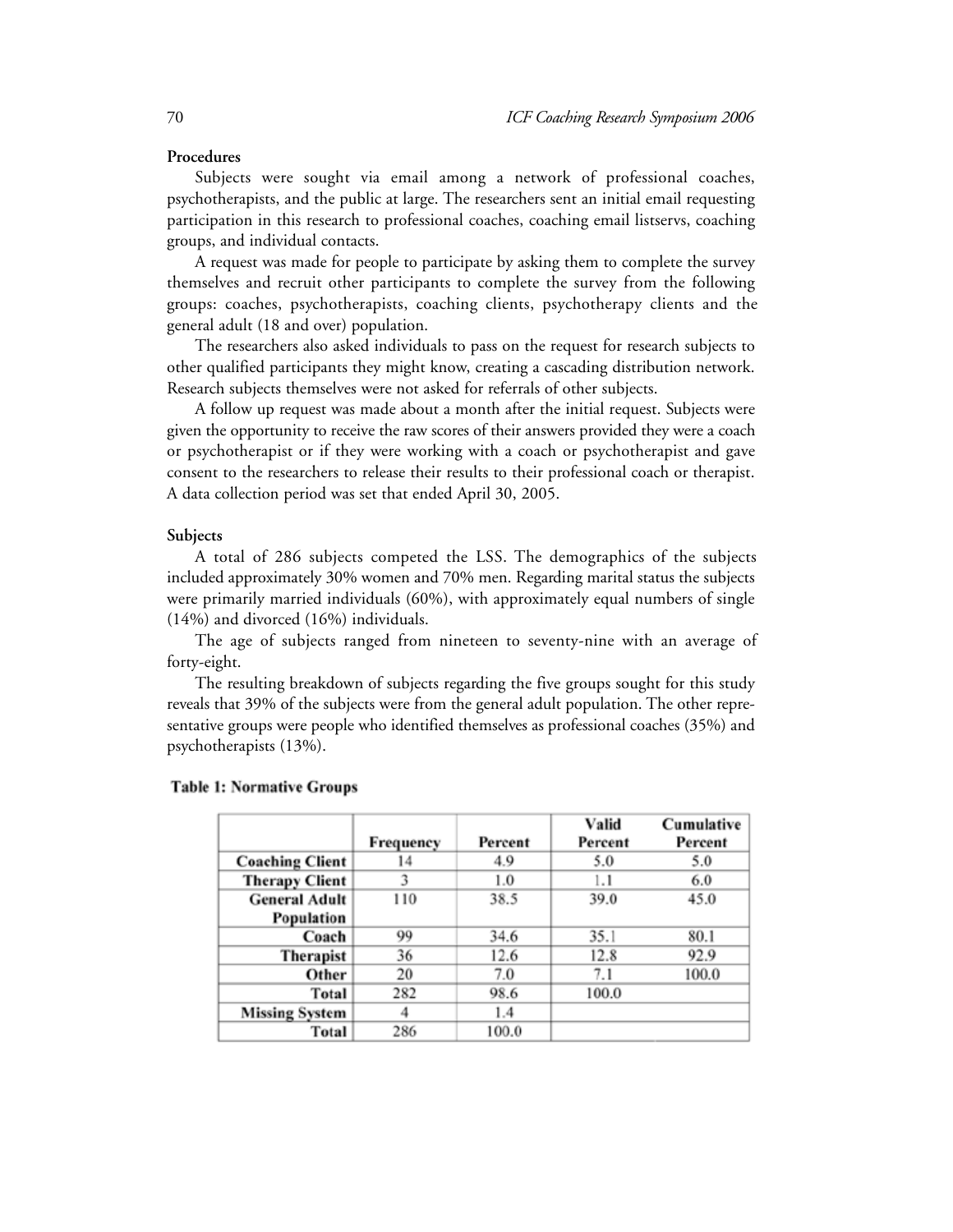#### **Retest Subjects**

Volunteers taking the survey were asked at the end of the survey if they were willing to retake the survey 90 days after their initial participation. If so, they were asked to provide an email address to be contacted to retake the survey and assigned a retake code to collate their initial and retest results. A total of 185 people agreed to retake the survey but only fifty actually provided a valid email address and completed the retest about ninety days after their initial participation.

The retest portion of the study set a three-month test retest period and the average response time for subjects was ninety-nine days. Ninety days after their initial participation, subjects who volunteered to retake the survey were sent an email with a link to a retest survey that had the same items, in the same order as the original survey. They were also provided their "retest code" to enter so they would not have to provide any other identifying information when they retook the survey.

#### **Results**

#### **Factor Analysis**

A factor analysis was performed on the data from the 286 participants in the study. The extraction method used was a principal component analysis. The method of rotation was varimax with Kaiser normalization. The rotations converged after ten iterations and examination of the analyses revealed the most distinctive factors with a six-factor solution.

Based on the factor analysis fourteen items were eliminated from the Beta version of the LSS. These items were removed primarily on the basis of their low factor loadings. These fourteen items were replaced with two experimental subscales named Career and Spirituality. Since these items have been added subsequent to the data analysis no empirical results are available at this time for those two scales.

|                        |           |         | Valid   | Cumulative |
|------------------------|-----------|---------|---------|------------|
|                        | Frequency | Percent | Percent | Percent    |
| <b>Coaching Client</b> | 14        | 4.9     | 5.0     | 5.0        |
| <b>Therapy Client</b>  | 3         | 1.0     | 1.1     | 6.0        |
| <b>General Adult</b>   | 110       | 38.5    | 39.0    | 45.0       |
| Population             |           |         |         |            |
| Coach                  | 99        | 34.6    | 35.1    | 80.1       |
| Therapist              | 36        | 12.6    | 12.8    | 92.9       |
| Other                  | 20        | 7.0     | 7.1     | 100.0      |
| Total                  | 282       | 98.6    | 100.0   |            |
| <b>Missing System</b>  | 4         | 1.4     |         |            |
| Total                  | 286       | 100.0   |         |            |

#### **Table 1: Normative Groups**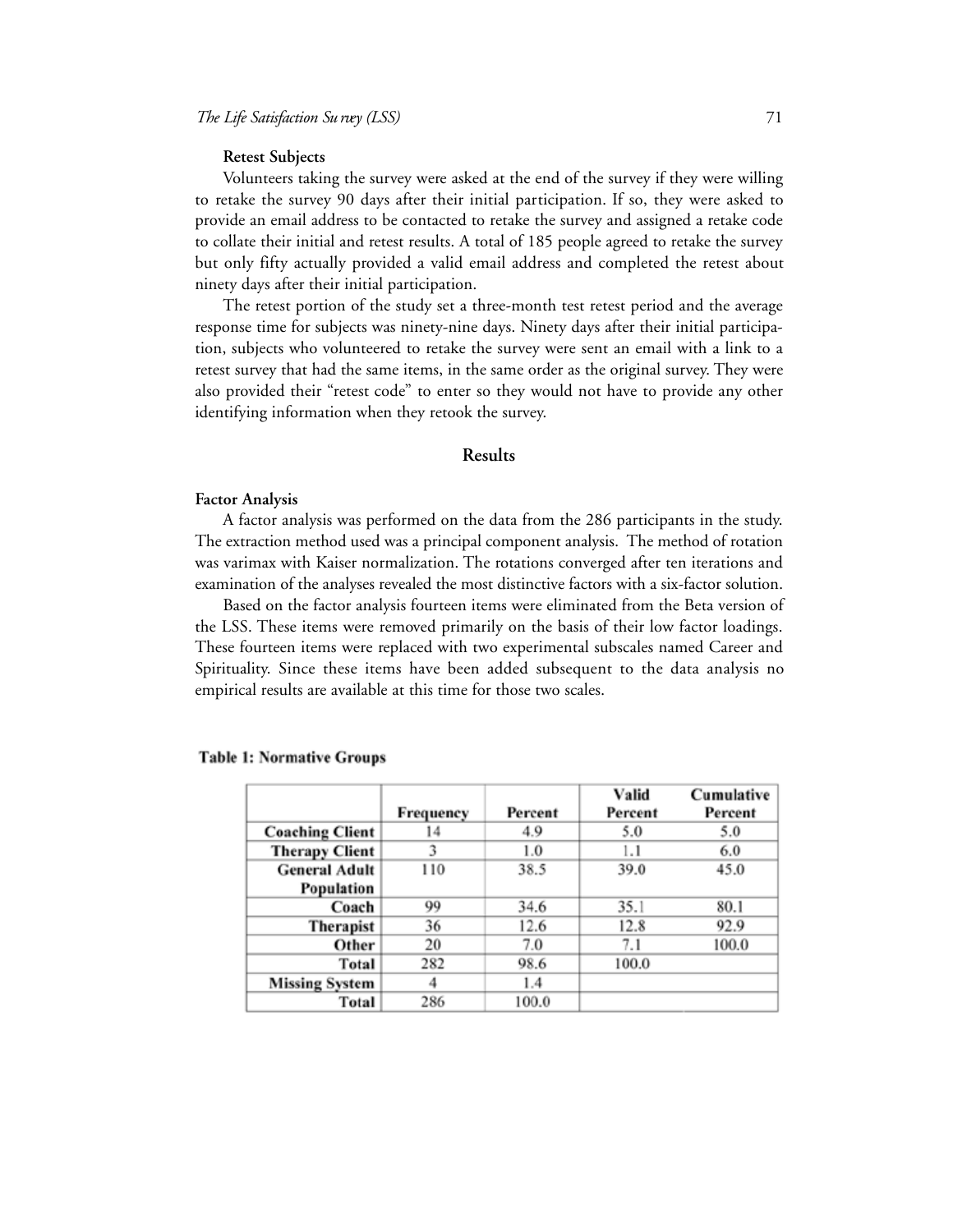Following are the six factors that resulted from the factor analysis. The factors names we re agreed upon by the principle authors of the study and became the current six scales of the LSS. The final items for each scale and the factor loading are included. For each factor, the higher the score the more positively the named trait is present for an individual.

# **Factor A: Life satisfaction/ motivation (31 items)**

The Life Satisfaction and Motivation scale contains items related to a general happiness and satisfaction with life. Items such as "I am satisfied with my life", and "I'm really motivated to do what I want", illustrate the ideas on this scale. A high score might indicate general satisfaction and drive in life, though a subject might still have areas to develop or enhance. A low score might be an indication of disappointment in life or a lack of motivation. A low score could be explored for the meaning that it has for the client. That discussion might lead to meaningful goals for the future.(Figure 2)

# **Factor B: Positive emotions/self control (20 items)**

The Positive Emotions and Self Control Scale contains items related to feeling relaxed and good about oneself as well as being able to demonstrate self control. Items such as "I feel calm", and "I worry too much" or "I react too strongly to others", illustrate the ideas on this scale. High scores may suggest a freedom from negative emotions and their in effective expression. Low scores may indicate that some growth is needed in understanding and working effectively with emotions, especially in relationships.

Factor B: Positive Emotions/Self Control (20 items) Figure 3

| <b>Item From LSS</b>                                         | <b>Factor Loading</b> |
|--------------------------------------------------------------|-----------------------|
| 02. I am able to calm myself when I feel anxious or stressed | 0.583                 |
| 05. I am hardly ever angry                                   | 0.557                 |
| 09. I am angry more than I would like to be                  | (0.419)               |
| 13. I feel nervous most of the time                          | (0.510)               |
| 14. I think about the same thing over and over               | (0.465)               |
| 18. When things go wrong it is my fault                      | (0.366)               |
| 30. I feel lost without my friends                           | (0.358)               |
| 32. I blame myself when things go wrong                      | (0.438)               |
| 34. I feel relaxed.                                          | 0.558                 |
| 49. I feel guilty when my family is not happy                | (0.494)               |
| 56. I feel calm                                              | 0.577                 |
| 65. I can't relax                                            | (0.579)               |
| 67. I'm clear about what is and what isn't my fault          | 0.438                 |
| 70. I worry too much                                         | (0.575)               |
| 83. I am always on guard                                     | (0.481)               |
| 89. I express anger constructively.                          | 0.416                 |
| 91. I fall in love too easily.                               | (0.315)               |
| 93. I react too strongly to others.                          | (0.565)               |
| 95. I am angry all the time.                                 | (0.459)               |
| 97. Once I start something I can't stop.                     | (0.255)               |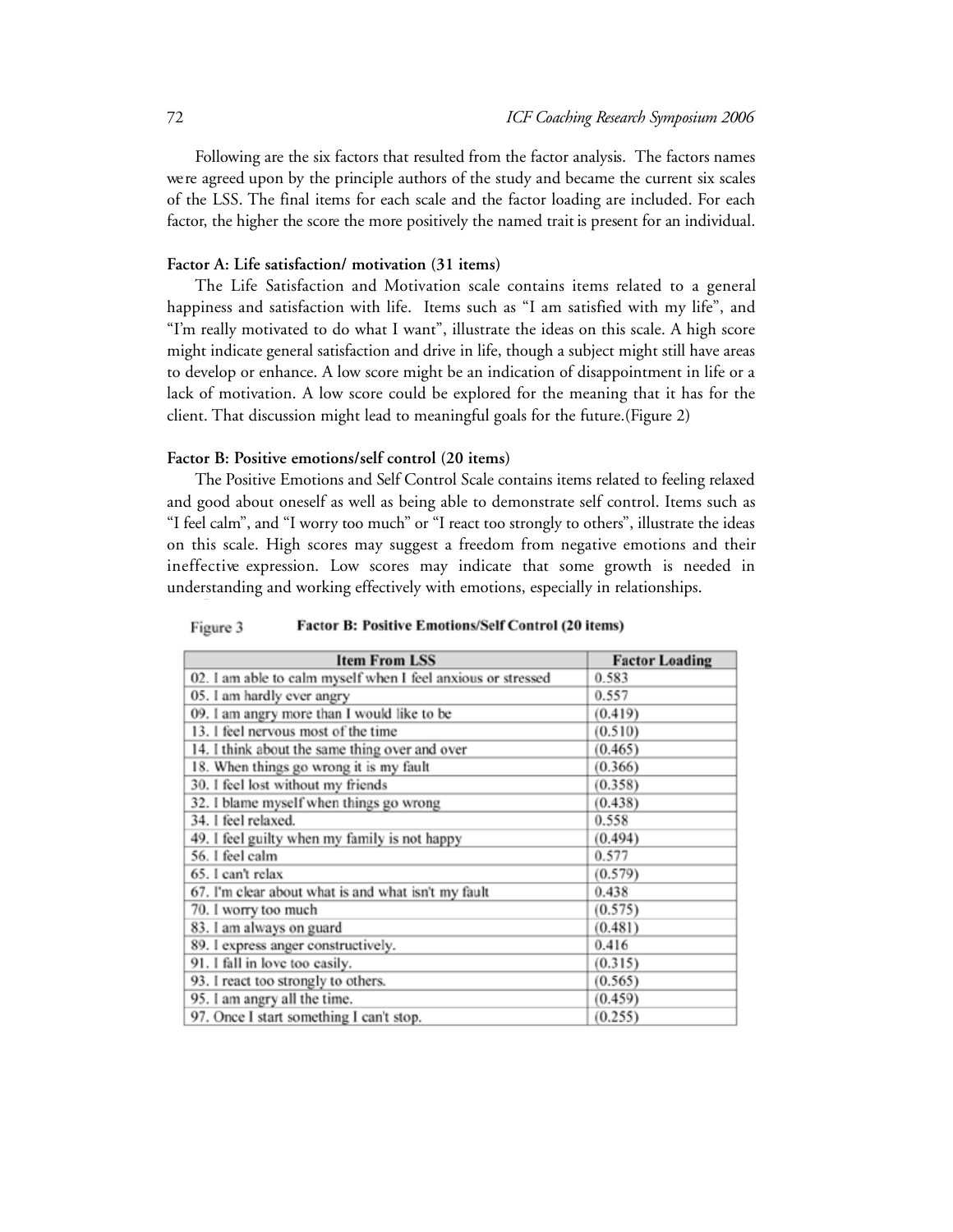| Item   |                                                     | Factor  |
|--------|-----------------------------------------------------|---------|
| Number | <b>LSS</b> Item                                     | Loading |
| 1      | Life is an adventure                                | 0.357   |
| 8      | My life is an expression of my values               | 0.398   |
| 10     | I wish I wasn't here                                | (0.598) |
| 12     | I don't have any motivation                         | (0.571) |
| 15     | I am satisfied with my life                         | 0.737   |
| 19     | I am excessively tired                              | (0.488) |
| 20     | When I think about the future, I feel hopeless      | (0.679) |
| 21     | I have a lot of energy                              | 0.504   |
| 24     | My life is great                                    | 0.691   |
| 27     | My sexual relations are satisfying                  | 0.334   |
| 33     | I'm just dragging through life                      | (0.658) |
| 35     | I don't know why I bother anymore                   | (0.708) |
| 36     | I'm really motivated to do what I want              | 0.532   |
| 37     | Life has gotten in the way of me achieving my goals | (0.435) |
| 38     | I eat and then exercise like crazy                  | (0.302) |
| 43     | I experience joy                                    | 0.542   |
| 47     | I wish I weren't here                               | (0.667) |
| 48     | My energy comes and goes                            | (0.437) |
| 51     | I'm just not thinking right                         | (0.539) |
| 55     | I am never really happy                             | (0.722) |
| 61     | I feel anxious about the future without knowing why | (0.444) |
| 62     | I am fulfilled in my life                           | (0.716) |
| 63     | My relationships don't last                         | (0.397) |
| 66     | I used to enjoy life, now I don't                   | (0.757) |
| 71     | I don't have any energy                             | (0.522) |
| 75     | I really enjoy my life                              | 0.659   |
| 77     | I'm sad all the time                                | (0.663) |
| 78     | I make a positive difference                        | 0.488   |
| 79     | No one listens to me                                | (0.423) |
| 81     | I'm not enjoying life                               | (0.753) |
| 96     | I can't stop crying                                 | (0.373) |

Figure 2: Factor A-Life Satisfaction/Motivation (31 items)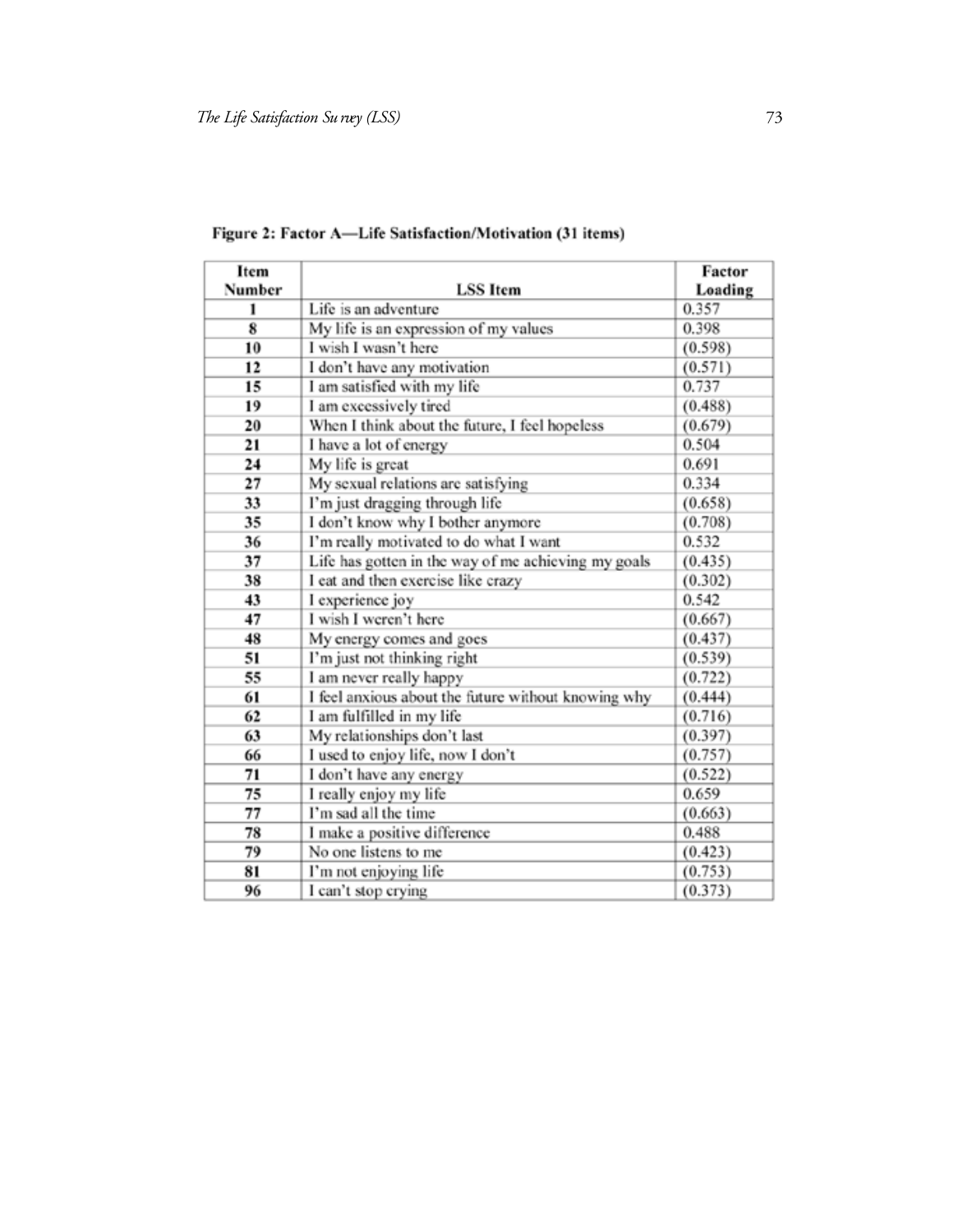#### **Factor C: Interpersonal confidence (11 items)**

The Interpersonal Confidence Scale contains items related to how you see yourself in relation to others. Items such as "It's easy to make friends", and "I enjoy meeting people", illustrate the ideas on this scale. High scores may indicate a comfort with relationships in general. A low score may indicate a desire for improved relationships with others.

| Item          |                                                  |                       |
|---------------|--------------------------------------------------|-----------------------|
| <b>Number</b> | <b>LSS</b> Item                                  | <b>Factor Loading</b> |
| 11            | I have difficulty being close to others          | (0.635)               |
| 16            | I enjoy meeting people                           | 0.724                 |
| 28            | I have difficulty connecting with others         | $-0.631$              |
| 41            | It's easy to make friends                        | 0.769                 |
| 42            | I am shy                                         | (0.582)               |
| 50            | I have the best family                           | 0.298                 |
| 54            | I have so many friends I can't keep up with them | 0.620                 |
| 72            | I am lovable                                     | 0.518                 |
| 84            | Friendships are important to me                  | 0.542                 |
| 87            | I am outgoing when meeting people                | 0.730                 |
| 92            | I feel clumsy socially                           | (0.593)               |

# Figure 4: Factor C-Interpersonal Confidence

#### **Factor D: Good concentration and freedom from self-limiting beliefs (15 items)**

The Good Concentration and Freedom from Self-limiting Beliefs Scale contains items related to decisiveness, self-starting behavior, and commitment. Items such as "It is easy for me to stay focused", and "I can never make up my mind", illustrate the ideas on this scale. A high score may indicate comfort with an ability to: make decisions, overcome obstacles, follow through and achieve reasonable goals. A low score may indicate the need to explore obstacles that may be interfering with goal setting and achievement. (Figure 5)

# **Factor E: Diet and exercise (5 items)**

The Diet and Exercise Scale is a very simple scale that contains questions oriented toward healthy diet and exercise. Items such as "I enjoy exercise", and "I have a problem with my eating", illustrate the ideas on this scale. High scores may indicate a general satisfaction with this aspect of life and the presence of healthy diet and exercise behaviors. A low score might indicate that this is an area where the subject might benefit from new insights and behaviors. (Figure 6)

#### **Factor F: Sleep quality (4 items)**

The Sleep Quality Scale contains items related to healthy sleep. Items such as "I have difficulty getting to sleep", and "I worry about whether I'm going to be able to sleep", illustrate the idea on this scale. A high score may indicate satisfaction in this area. A low score may be an indication of a sleep disturbance that should be explored.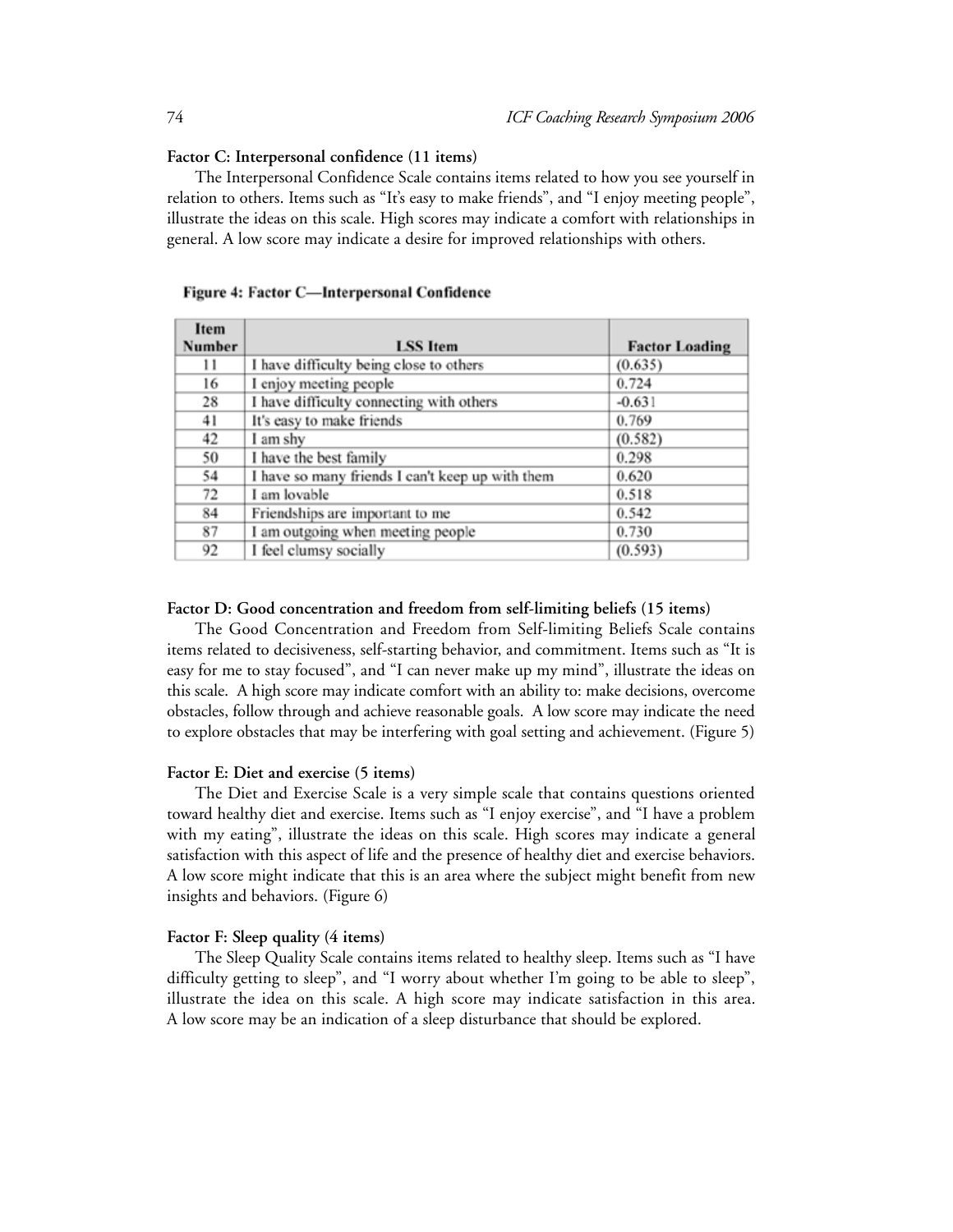| Item   |                                                                | Factor   |
|--------|----------------------------------------------------------------|----------|
| Number | <b>LSS</b> Item                                                | Loading  |
| 03     | I enjoy success                                                | 0.329    |
| 07     | I often start things and don't complete them                   | (0.626)  |
| 22     | I worry so much that it's hard to get things done              | (0.406)  |
| 26     | I prefer that others decide for me                             | (0.422)  |
| 40     | Once I make up my mind, then I start to doubt myself           | (0.578)  |
| 44     | I can't seem to get on track                                   | $-0.548$ |
| 46     | I can never make up my mind                                    | $-0.675$ |
| 57     | All I ever do is make mistakes                                 | $-0.423$ |
| 58     | It is easy for me to stay focused                              | 0.614    |
| 60     | Making decisions is easy for me                                | 0.549    |
| 76     | I limit my success                                             | $-0.466$ |
| 80     | I am fearful of achieving greater success in my life           | $-0.530$ |
| 85     | Unrelated thoughts knock me off my focus                       | $-0.564$ |
| 90     | When I am trying to stay focused other thoughts get in the way | $-0.632$ |
| 98     | I have difficulty staying on task                              | $-0.660$ |

Figure 5: Factor D-Good Concentration and Freedom from Self-Limiting Beliefs

# Figure 6

| Factor E: Diet and Exercise (5 items) |                                                              |                       |  |  |
|---------------------------------------|--------------------------------------------------------------|-----------------------|--|--|
| Item<br>Number                        | <b>LSS</b> Item                                              | <b>Factor Loading</b> |  |  |
| 29                                    | I never exercise                                             | (0.801)               |  |  |
| 31                                    | I'm eating all the time                                      | (0.520)               |  |  |
| 53                                    | I enjoy exercise                                             | 0.802                 |  |  |
| 88                                    | I follow a regular exercise program                          | 0.761                 |  |  |
| 99                                    | I have a problem with my eating                              | (0.519)               |  |  |
| Factor F: Sleep Quality (4 items)     |                                                              |                       |  |  |
| 52                                    | I jump at the slightest noise                                | (0.497)               |  |  |
| 73                                    | I worry about whether I'm going to be able to sleep          | (0.688)               |  |  |
| 94                                    | I wake up after getting to sleep and can't get back to sleep | (0.533)               |  |  |
| 100                                   | I have difficulty getting to sleep                           | (0.666)               |  |  |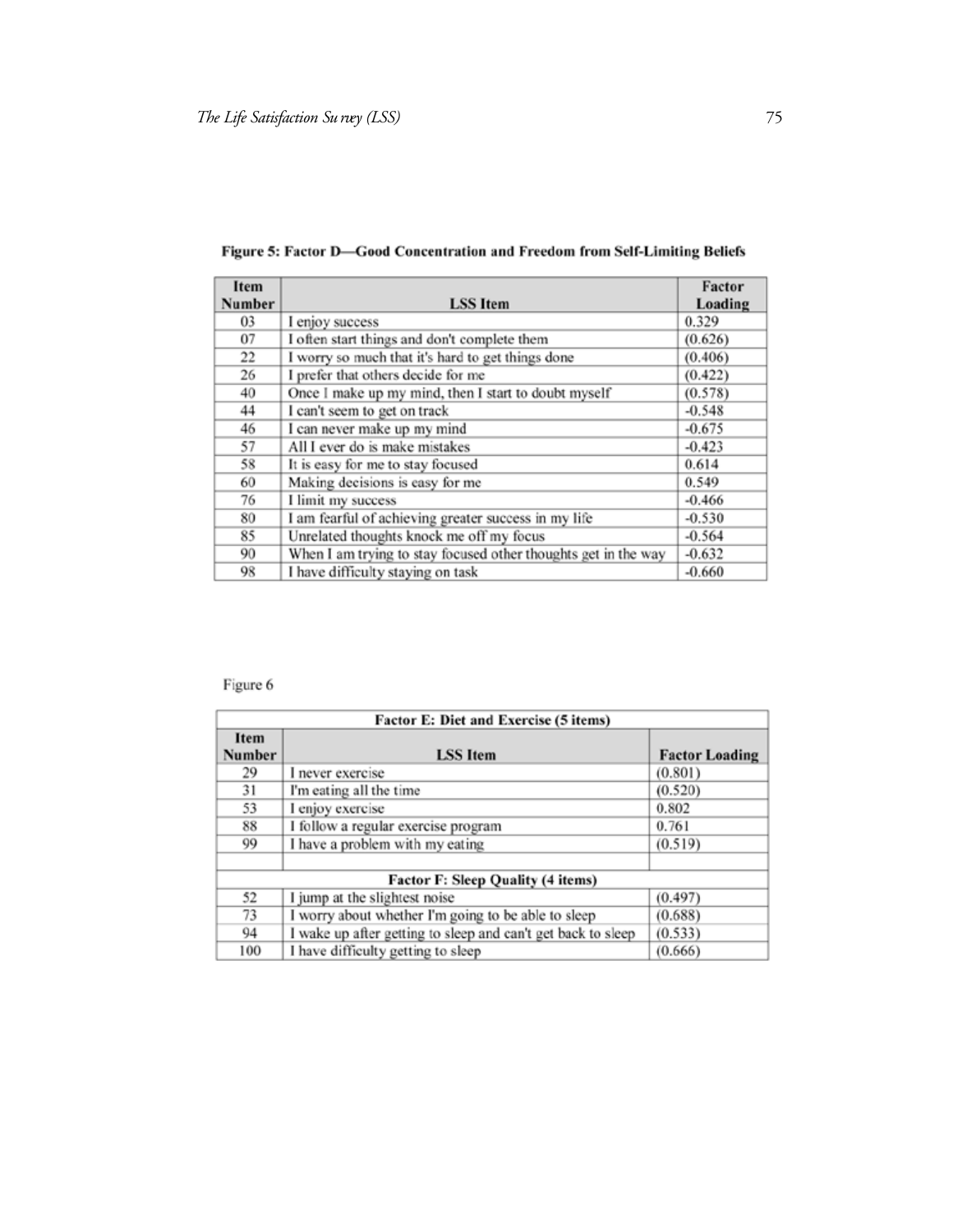The combined factor scales and the two experimental scales resulted in the Life Satisfaction Survey (LSS) version 1.0. Standardized scoring is only available for the factor scales.

#### **Test Retest Reliability**

Test-retest reliability correlations were calculated for each individual scale (factor) as well as total score on the LSS. The test retest correlations varied from .68 to .84.

This range of test retest reliabilities is common among psychological measures. This range is fairly high and suggests that the characteristics being measured by each factor are relatively stable over a three-month period. In addition, a pre and post comparison of means was done for each scale and total scores. As expected, there was no significant change in scores over the ninety-day period.

# **Discussion**

The Life Satisfaction Survey (LSS) was designed to assist coaches and clients. The objective was to provide insight into various aspects of a client's life including: strengths, coaching readiness and areas for growth. In addition, the survey has the potential to aid the coach by uncovering client behaviors that might require referral to another professional. The LSS was created primarily as a tool to open conversation into many areas of a client's life. Anecdotally, clients have reported becoming aware of strengths they did not know they possessed. One client stated that after reviewing her results she realized that her life was more satisfying than she thought. She went on to say that she wanted to work on how she perceived her life and the assumptions she made in that process. Also, several coaches became aware of areas in their client's lives that needed more exploration and in doing so uncovered concerns of which the client was not fully aware. In some cases, further exploration of these concerns resulted in clients being referred to other professionals (several continued with their coaching while also working with another professional). Other outcomes included a shift in the focus of a client's life design objectives, which added new elements to the mix. Finally, in a few cases, the survey led to the conclusion that the client was not currently ready for coaching and other possible strategies were discussed with the client. The end results in each case was that the client was supported and that their best interest was upheld by the coach.

The Code of Ethics of the International Coach Federation, the professional organization for coaches, states that for coaches:

#21) "I will take all reasonable steps to notify the appropriate authorities in the event a client discloses an intention to endanger self or others." (International Coach Federation , 2005) and

#20) "I will suggest that my clients seek the services of other professionals when deemed appropriate or necessary." (International Coach Federation , 2005)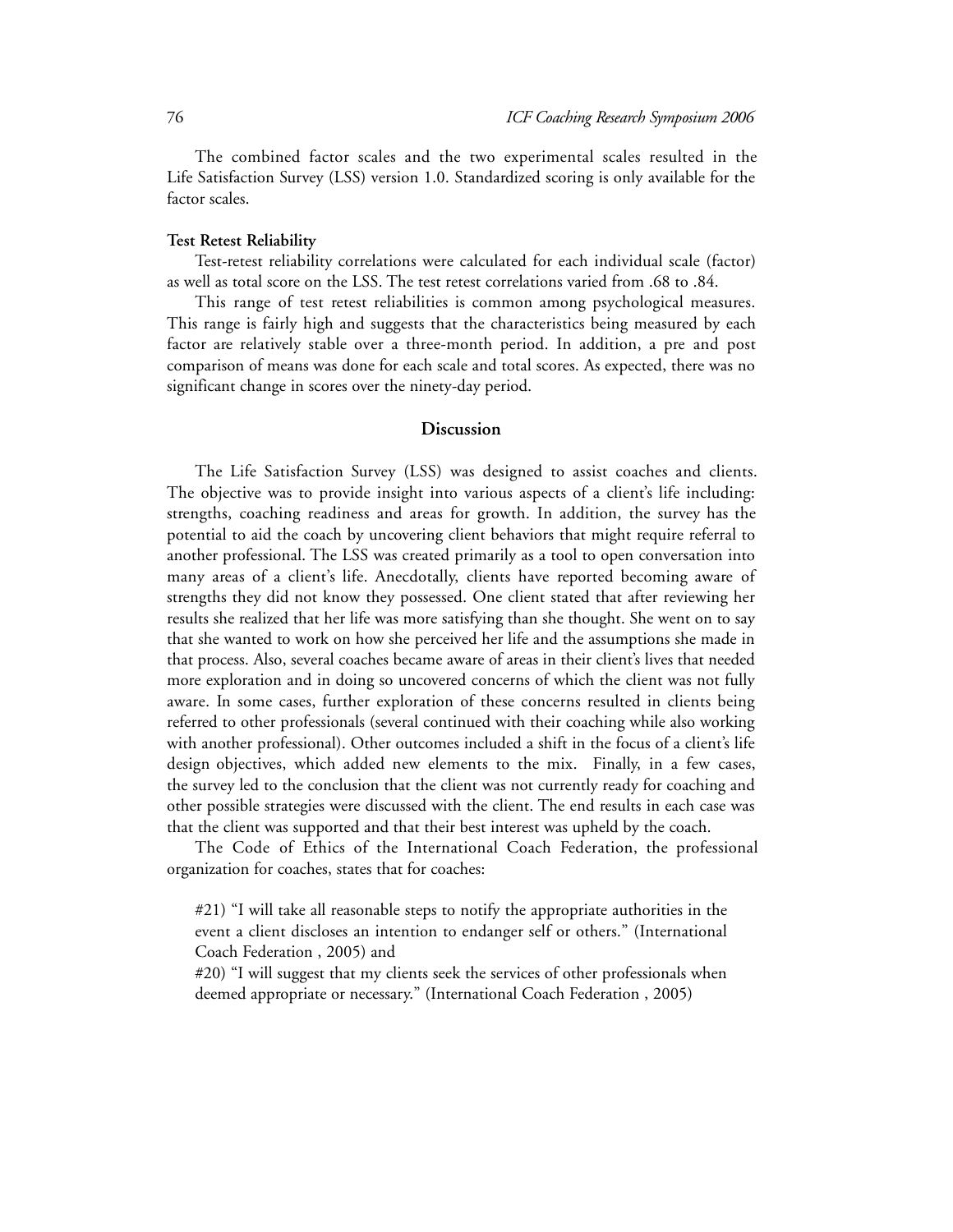This sets a standard that requires coaches to provide for the safety of their clients and make every effort to assure that the client's best interests are served by the type of support offered. Given this professional requirement to uphold the best interests of the client at all times, it is incumbent upon the coach to be aware of the client's life situations. Not knowing does not absolve the coach of responsibility. Therefore, an instrument that will give the coach and client some insight to most areas of a client's life, and that can point to possible areas of concern, is necessary to maintain a high level of professional efficacy.

The scores that are derived from the LSS appear stable and appear to measure areas of an individual's life that are relevant to the coaching conversation. The normed results add value in comparison to the existing coaching readiness surveys since scores can actually be compared to the general population.

The overall score on the LSS, as well as the specific subscale scores that were derived from the factor analysis, provide a rich array of data to foster the coaching process. The scoring program for the LSS includes normed scores based on the results from the general population as well as a list of both positive and negative items that the individual endorsed to the extreme (a rating of 1 or 5 on a scale of 5).

These results have already proved to be very helpful to individuals taking the LSS. Some of the uses of their results include the following.

# **Factor A: Life satisfaction/ motivation (31 items)**

The first factor and largest scale, which looks at overall life satisfaction and motivation, provides information that can stimulate a fundamental exploration of a coaching client's outlook on life and level of motivation. Since the scales are scored in a positive direction, a high score can affirm a positive outlook on life and a high level of motivation and a low score can open a discussion about possibilities to increase future happiness.

#### **Factor B: Positive emotions/self control (20 items)**

The twenty items contained in this Factor focus on a person's feelings and the ability to manage those feelings. Because we believe "that every client is creative, resourceful and whole" (International Coach Federation, 2005), we assume that clients have access to the full range of emotions. Consequently, it is instructive to understand how they focus on and manage their emotions so that they can attain the outcomes they desire.

Answers to the items in this Factor can inform a coach and client about the client's preferences for dealing with challenges and open investigation into new strategies to address challenging areas. Since coaching emphasizes clients' ability to choose their responses and behaviors, this Factor encourages clients to examine the choices they make and the general way they view life. At that point a client can explore what changes he can make in a relationship to generate a desired outcome.

A client's inability to experience positive emotions or to manage strong emotions within a range of normal responses can lead to some deep exploration and discussions in the coaching process. For example, how might a client's difficulty with anger management be handled in the coaching process? When would it be appropriate to refer a client for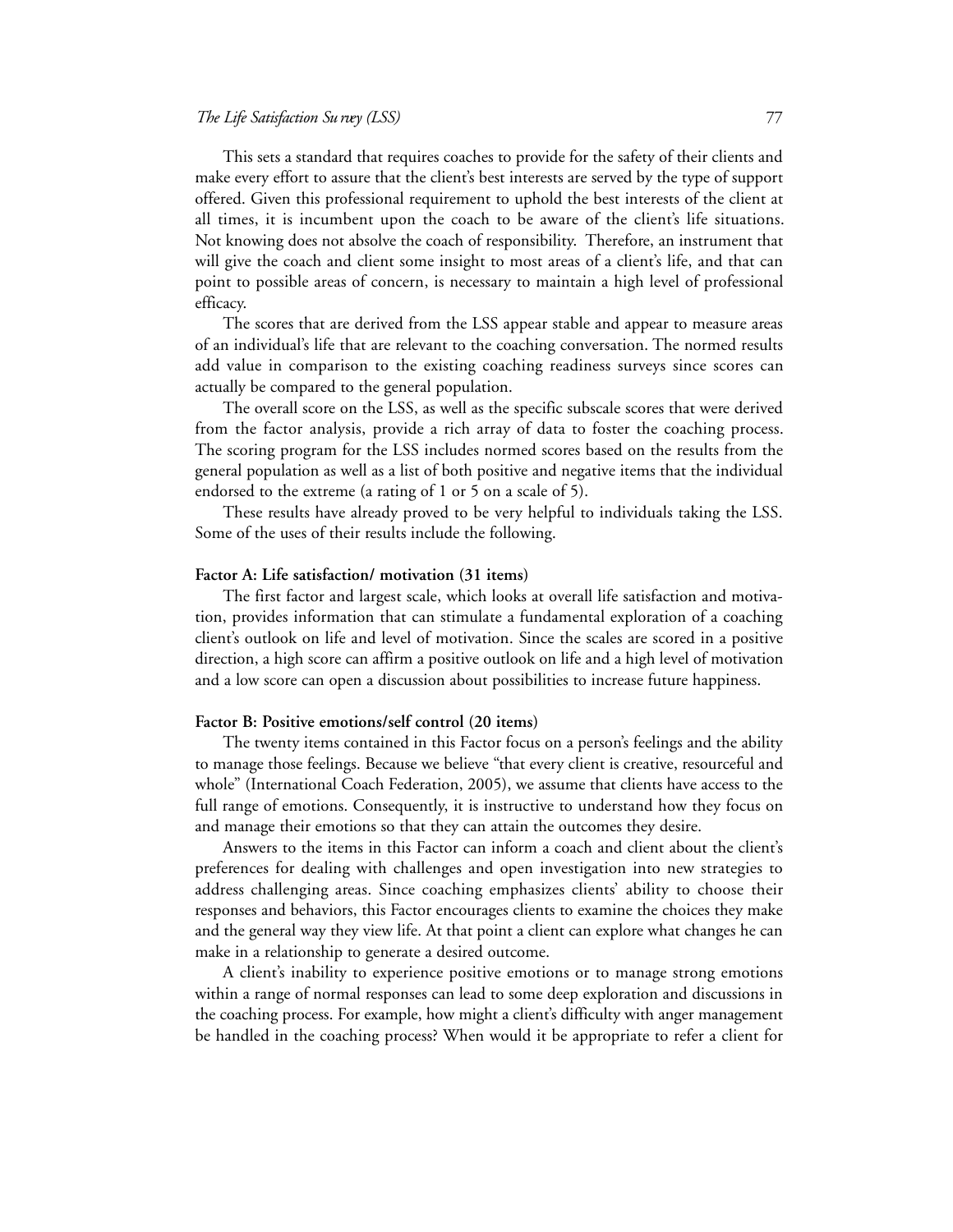anger management training or psychotherapy? In the extreme, at what point does the coach have a legal responsibility to report anger outbursts that can potentially harm another? How would that reporting be handled? We leave these questions for future discussion, but our exploration of coaching conversations cannot help but raise such questions for the coaching profession.

## **Factor C: Interpersonal confidence (11 items)**

All coaching takes place within an interpersonal and social context (Benfer & Krapu, 2004). It stands to reason that exploration of the interpersonal elements of a client's life will illuminate aspects of the coaching conversation that will have relevance toward any goals that emerge from that conversation. Strengths and areas of development that can be identified through the scaled score and individual items on this scale can be used to leverage efforts in pursuit of a future goal or to identify characteristics that may need to be developed in order to achieve a desired outcome in relation to others.

In addition, specific interpersonal goals in relation to one's social environment can also emerge from the conversation in this area. The domain of emotional intelligence has proven an important area for many coaches (Merlevede and Bridoux, 2004) and growth in that area can be identified by looking at the coaching client's interpersonal world.

# **Factor D: Good concentration and freedom from self-limiting beliefs (15 items)**

Concentration and freedom from self-limiting beliefs can be viewed as critical determinants of client growth and both can be assessed by the LSS. Many coaching schools recognize the importance of identifying cognitive distortions and working with them in the coaching process when they are interfering with goal attainment.

#### **Factor E: Diet and exercise (5 items)**

It is interesting that, out of the 100 items presented in the survey, the five items contained in this Factor clustered together. By clustering together the items supported a link between diet and exercise.

In the context of this paper the word 'diet' does not refer to a restrictive or medically prescribed food plan. Instead, the term 'diet' refers to a normal, well-balanced consumption of an appropriate amount of nutritious food (often referred to as a healthy food plan) (Berg, 2006; Satter, 2005; Texas Women's University, 2005). In addition, the word 'exercise' is meant to convey an appropriate amount of physical activity that is suited for the skills and physical condition of the person (Family Doctor, 2005; University of Chicago, 2005; WebMD, 2005).

Based on our findings and other studies in the media (Greenberg Quinlan Rosner, 2006), we can conclude that a person's overall satisfaction with life is partially dependent on a well-conceived diet and exercise program. From a coaching perspective asking questions about diet and exe rase can lead to a conversation about a client's satisfaction or dissatisfaction in these areas. Obviously, if the client is satisfied with an existing diet and exercise program this subject would not be an area of focus. Howe ver, if diet and/or exercise are areas of dissatisfaction further discussion within the coaching conversation can take place.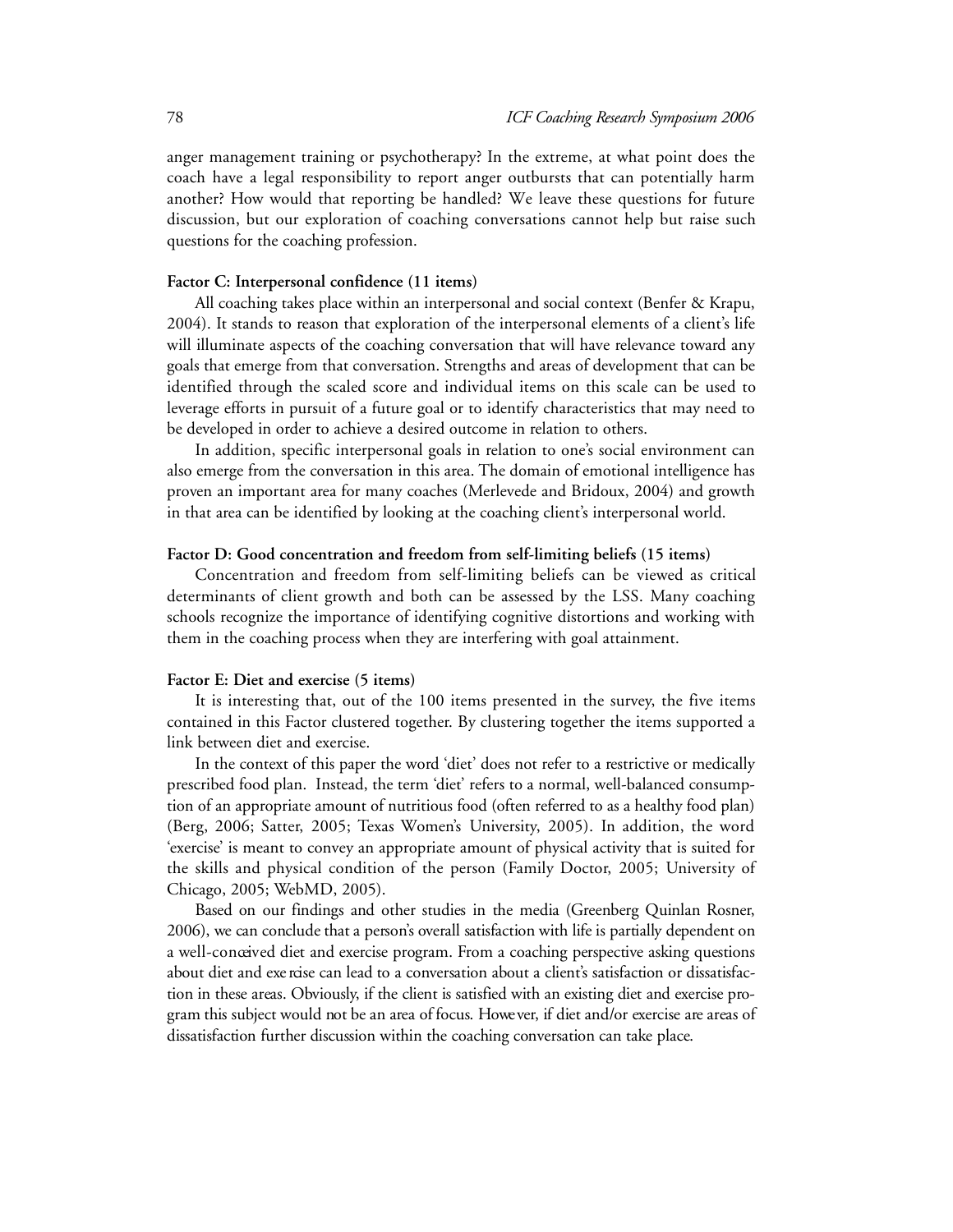#### *The Life Satisfaction Su rvey (LSS)* 7 9

Some coaches have indicated that they do not want to know about their client's eating behavior, especially if it is problematic because they do not know how to approach clients about these challenges. However, to be of service to clients, we believe it is important that coaches be as informed as possible about all areas of concern in their clients' lives. In situations like these, we believe it is imperative that a coach receive mentoring and/or supervision from a more experienced coach who can comfortably address the concerns that arise.

Ultimately, it is important to be of service to our clients. That means that, as coaches, we do not abandon our clients when we are uncomfortable. It is also important for professional coaches to know their limitations. In such a situation it is important that a coach be aware of the range of resources available, such as consultations with another professional, to provide appropriate support for the coach and safety for the client.

# **Factor F: Sleep quality (4 items)**

Although the Sleep Quality Scale contains only four items the responses to these items can provide considerable insight into the quality of a client's sleep patterns. Numerous studies (Coren, 1996; Dinges et al., 1997; Jewett et al., 1998; Monk, 1991) have shown that good quality sleep is an important part of a healthy and productive life. It is also reasonable to postulate that lack of sleep affects a person's level of fatigue and energy. A recent poll by Greenberg Quinlan Rosner (2006) showed that 56% of Americans experiencing high stress reported that they had problems sleeping. This same population also reported a high incidence of fatigue (51%) and a lack of energy (55%).

Therefore, a respondent's answers to "I have difficulty getting to sleep" or "I wake up after getting to sleep and can't get back to sleep" can open a coaching conversation into the client's experience about the level of satisfaction with sleep patterns. It is possible, perhaps even likely, that no sleep dissatisfaction will be identified. In that case a client may choose to move on to other topics deemed to be more important. However, should a client express dissatisfaction with sleep patterns or energy levels, more exploration may be warranted. If the client continues to experience sleep disturbance, the client and coach may determine that a referral to a physician or sleep study clinic for further evaluation is necessary. By paying attention to the sleep quality of a client's life the coach is assisting the client to take charge of this topic. Either through skilled coaching or with the assistance of a specialist, a client will be supported in resolving deficient sleep patterns and energy levels and, ultimately, in pursuing other goals.

# **Summary and Outlook**

Measuring life satisfaction in general raises some very subtle questions. For example, consider the questions, "How much dissatisfaction in life is necessary to motivate a person to change?" or, "Where is the point where life dissatisfaction is so great that it becomes an indication for psychotherapy rather than coaching (e.g. a case of clinical depression)?"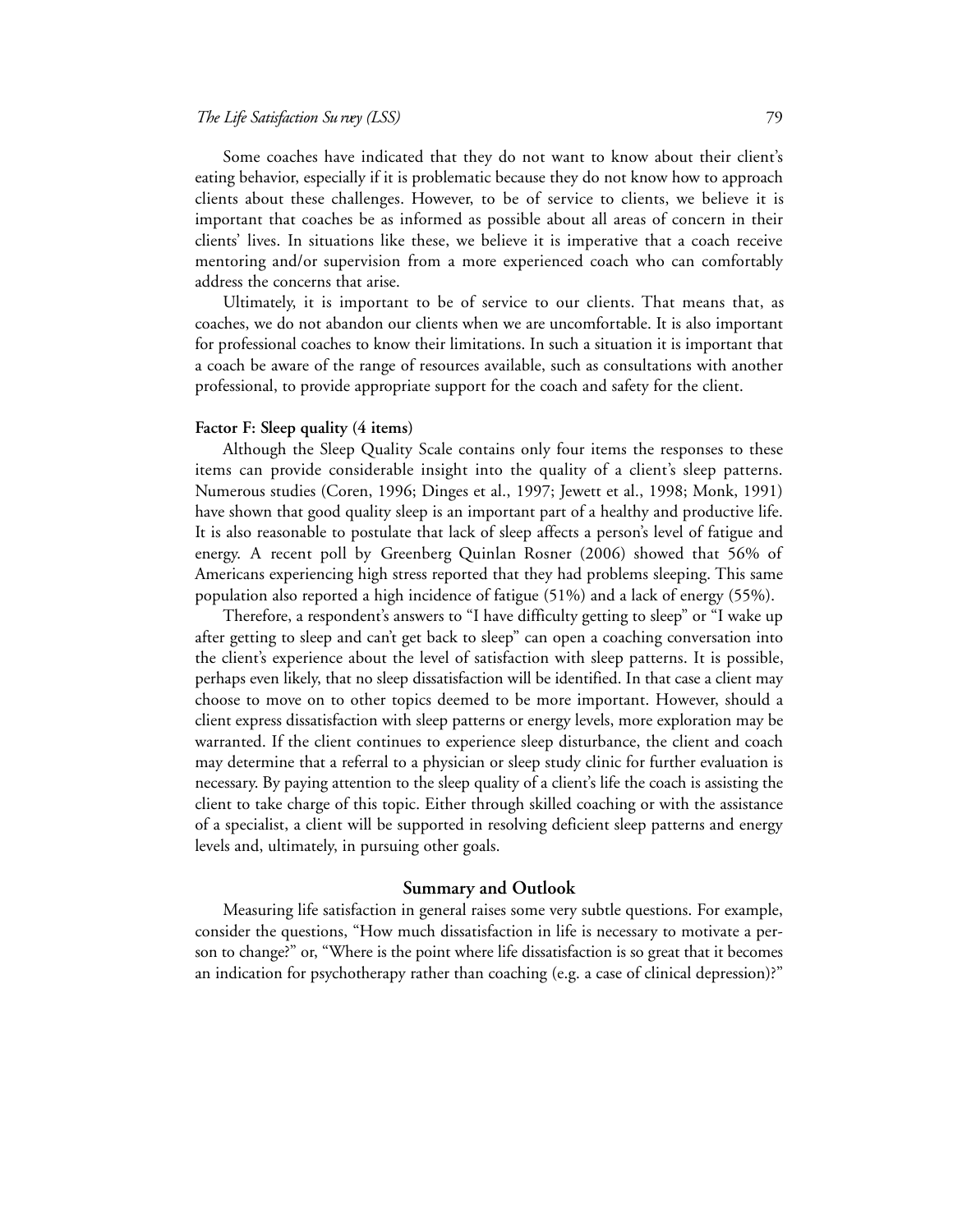Other questions about life satisfaction and the coaching profession also arise:

• Do psychotherapy clients differ significantly from coaching clients in their level of life satisfaction?

• Can a client's initial level of life satisfaction be a significant predictor of coaching outcome?

• Are there significant differences in the average life satisfaction scores of various groups, such as coaches, lawyers, psychotherapists, physicians, nurses, etc. and those of a representative sample of coaching or psychotherapy clients?

Further research could attempt to answer such questions.

Additional validation studies are also needed that correlate the LSS with other personality and satisfaction measures. Such studies would contribute to the validity to the LSS and it's subscales while shedding further light on what the LSS is measuring.

The development of the Life Satisfaction Survey and other instruments designed specifically for the coaching profession will assist the profession to further develop into the independent, self regulating, and autonomous profession that it deserves to be. This current work is intended to stimulate such growth within the coaching profession.

# **References**

Berg, F. (2006) *Normal eating nurtures wellness.* Reprinted from Children and Teens Afraid to Eat: Helping Youth in Today's Weight-Obsessed World, by Frances M. Berg, 1997, p. 224. Retrieved April 2, 2006.

http://www.healthyweightnetwork.com/normaeat.pdf

Benfer, J. & Krapu, T. (2004). What we are: Toward a unified theory of coaching. Poster session presented at the International Coach Federation (ICF) Coaching Research Symposium, Quebec City, Quebec, Canada.

Bernstein, I. (2006) *Likert scale analysis,* University of Texas at Arlington. Retrieved September 16, 2005 from:

http://208.164.121.55/reference/SOME/Outlines/likert\_scale\_analysis.htm.

Coren, S. (1996). *Sleep thieves: An eye-opening exploration into the science and mysteries of sleep.* New York: Free Press

Corporate Coach U, Inc. (2005) *The Coaching Readiness Indicators.* Retrieved January 17, 2006 from:http://www.coachinc.com/CCU/Find%20A%20Business%20 Coach/Coaching%20Readiness%20Indicators/default.asp?s=1.

- Dinges, D. F., Pack, F., Williams, K., Gillen, K. A., Powell, J. W., Ott, G. E., Aptowicz, C., & Pack, A. I. (1997). Cumulative sleepiness, mood disturbance and psychomotor vigilance performance decrements during a week of sleep restricted to 4-5 hours per night. *Sleep: Journal of Sleep Research & Sleep Medicine, 20,* 267-277.
- Family Doctor (1996, Updated 2005), *Exercise: A Healthy Habit to Start and Keep.* Retrieved April 2, 2006. http://familydoctor.org/059.xml.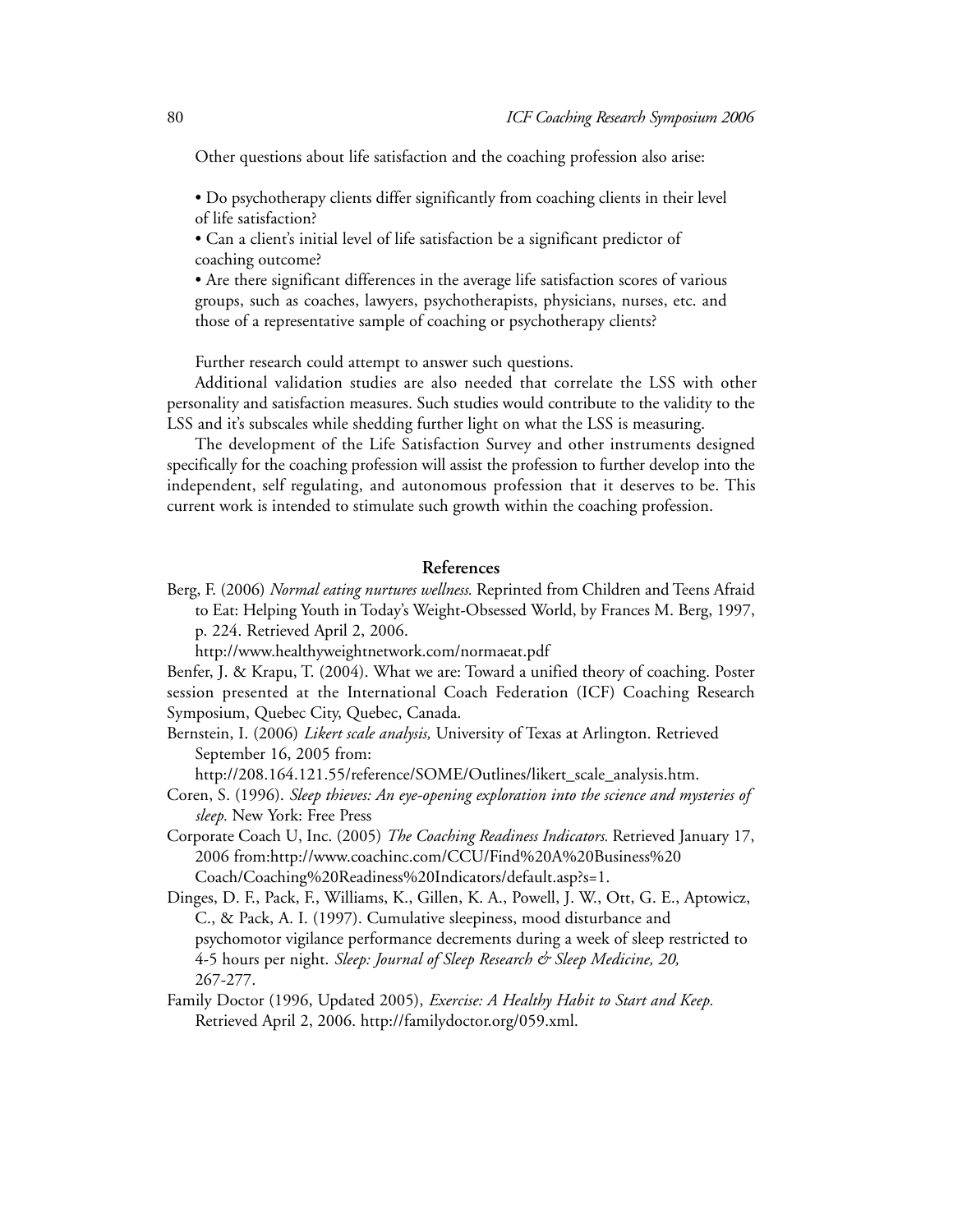- Greenberg Quinlan Rosner Research (2006) *Stress and Mind/Body Health* Retrieved March 30, 2006 from:
	- http://www.greenbergresearch.com/articles/1670/1889\_APAStressReport.pdf.
- International Coaching Federation (ICF). (1999) *Coaching core competencies,* Retrieved March 30, 2006 from:
	- http://www.coachfederation.org/Downloads/Docs/Credentialing/ ICF\_Core\_Competencies.pdf.
- International Coaching Federation (ICF). (2005) *The ICF Code of Ethics,* Retrieved March 30, 2006 from: http://www.coachfederation.org/Downloads/Docs/Ethics/ ICF\_Code\_of\_Ethics\_01\_22\_05.pdf.
- Jewett, M. E., Dijk, D-J., Kronauer, R. E., & Dinges, D. F. (1999). Dose-response relationship between sleep duration and human psychomotor vigilance and subjective alertness. *Sleep: Journal of Sleep Research & Sleep Medicine, 22,* 171-179.

Kellogg, V. (2005) *Coaching readiness.* Retrieved January 17, 2006 from: http://www.leadershipthatworks.com/Coaching/Coaching%20Readiness/ CoachingReadinessTest.htm.

- Kilburg, R. (2002) Failure and negative outcomes: The taboo topic in executive coaching. In C. Fitzgerald and J. Garvey-Berger (Eds.), *Executive coaching: Practices and perspectives* (pp. 283-301). Palo Alto, CA: Davies-Black.
- Merlevede, P. & Bridoux, D. (2004) *Mastering mentoring and coaching with emotional intelligence: Increase your job EQ,* Crown House.
- Monk, T. H. (1991). *Sleep, sleepiness and performance.* Oxford, England: John Wiley & Sons.
- Montford, M (2005) *Coaching self-assessment.* Retrieved January 17, 2006 from: http://www.abilitiesenhanced.com/questionnaire.html.
- Satter, E. (2005), *What is normal eating anyway?* Retrieved April 2, 2006. http://unh.edu/health-services/pdf/NormalEating.pdf.
- Texas Women's University (2005), *Is your eating normal?* Retrieved April 2, 2006. http://www.twu.edu/o-sl/counseling/SelfHelp038.html.
- University of Chicago (2005), *Exercise to stay healthy.* Retrieved April 2, 2006. http://scc.uchicago.edu/healthyexercise.htm.
- WebMD (2005) *Exercise for a healthy heart.* Retrieved April 2, 2006. http://www.webmd.com/content/pages/9/1675\_57839.htm.

#### *Acknowledgements*

The authors would like to thank our research associate, Hailey O'Neill for her assistance in data collection and Fred Meinke for his help in the preparation of the manuscript.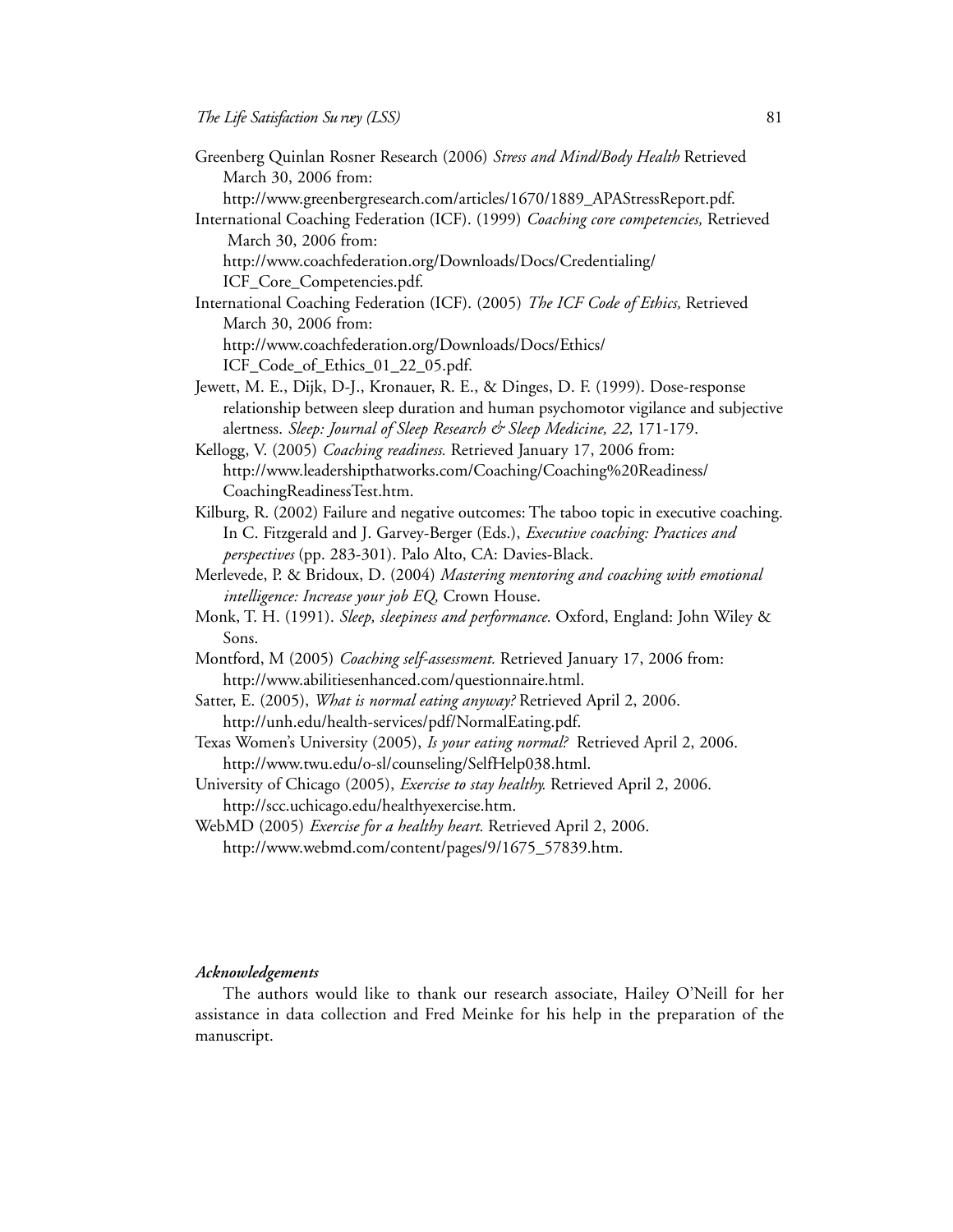

*Tom Krapu, PhD, ACC is an Arbinger facilitator and serves on Arbinger's "Results coaching" team. He was rated in the top 10% during his sixteenyear tenure as an editorial consultant for the journal Psychotherapy. Trained as a counseling psychologist, he has worked in academic as well as private sector settings. His professional coaching services draws from his extensive practical and real world experience. He publishes the Spotlight on Leadership on a quart e rly basis. Dr. Krapu has taught at all post-secondary levels, consulted with businesses, and made significant national and* 

*international volunteer contributions. He has work published in the American Psychologist, co-presented a poster session at the 2005 ICF Research Symposium, and has presented at regional, national and international professional conferences. He earned his PhD from the University of North Dakota in 1981 in counseling psychology. Dr. Krapu earned the Accredited Certified Coach (ACC) credential through the International Coach Federation. Contact: tom@krapu4.com*



*Lynn Meinke, PCC is currently the Director of Skills Development for The Institute for Life Coach Training. Lynn is a cum laude graduate of Ramapo College with a BS in Psychology. She graduated with an MA in Psychology from Columbia University and did post-graduate training in p s ychodynamic psyc h o t h e ra py at Bl a n t o n - Peale Graduate Institute. She earned the Professional Certified Coach (PCC) credential through the International Coach Federation. Contact: thedesignedlife@comcast.net*